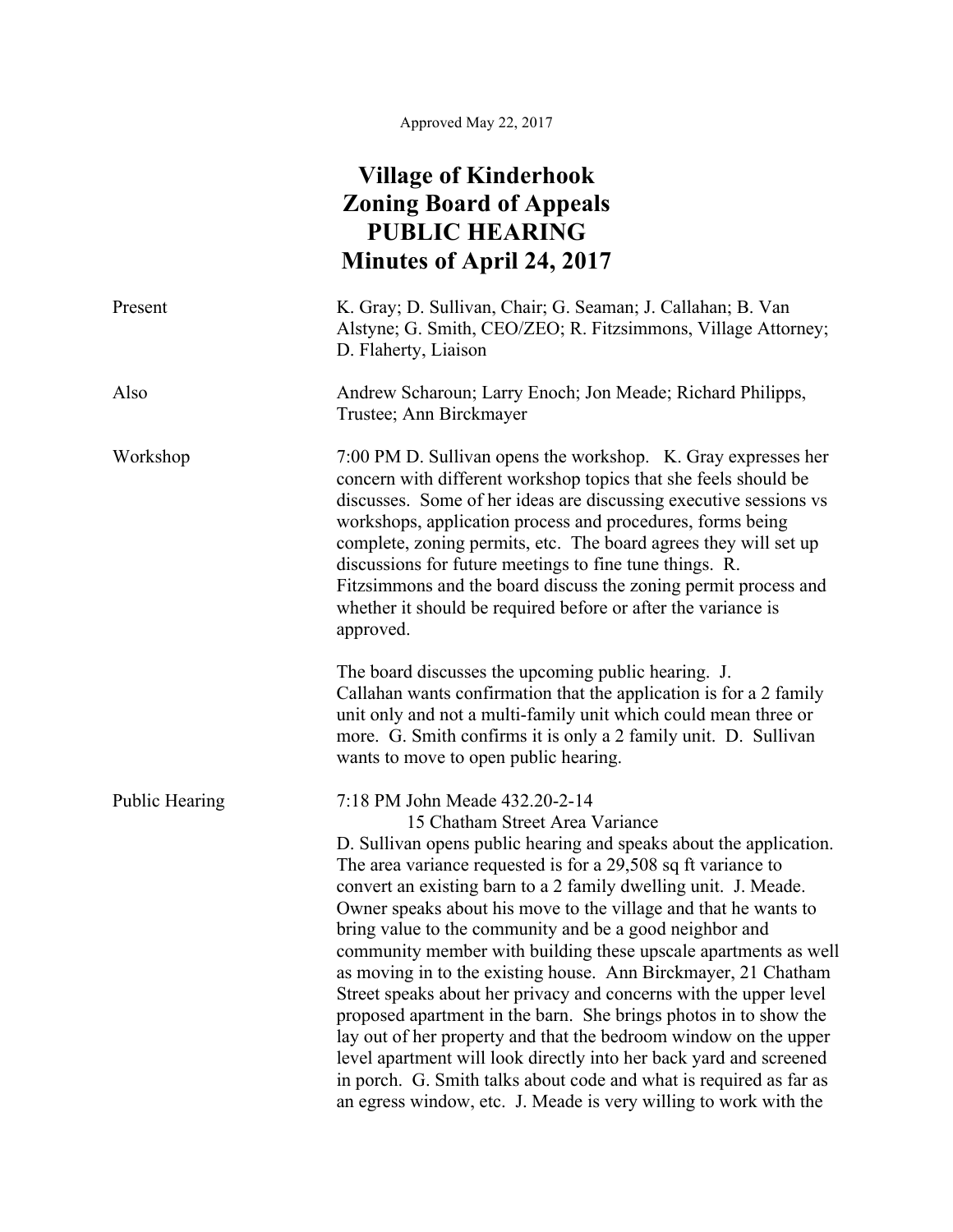|                        | architect and minimize any privacy issue she has but also needs to<br>stay with in code. Larry Enoch, 17 Chatham Street speaks about<br>his concern with lighting the parking are in the back of the<br>property and that he does not want light streaming into his<br>windows. G. Smith speaks about what is required by code as far as<br>lighting being aimed at the ground and no higher than 35' on a<br>building. J. Meade states he was going to do ground lighting so no<br>spot lights or lighting that would stream into his windows. The<br>board discusses what the prior use of the barn was which was<br>storage for others and cars. The board also discusses the parking<br>area in the back and confirms it will be graveled not paved as there<br>may be concern about run off. Ann Birckmayer asks about sewer<br>hookup and John confirms he has already talked to the village<br>board about that and will be hooking in the new apartments. D.<br>Sullivan asks for any other public comment and with no more<br>comments closes the public hearing at 7:42 PM. |
|------------------------|---------------------------------------------------------------------------------------------------------------------------------------------------------------------------------------------------------------------------------------------------------------------------------------------------------------------------------------------------------------------------------------------------------------------------------------------------------------------------------------------------------------------------------------------------------------------------------------------------------------------------------------------------------------------------------------------------------------------------------------------------------------------------------------------------------------------------------------------------------------------------------------------------------------------------------------------------------------------------------------------------------------------------------------------------------------------------------------|
| Call to Order          | 7:44 PM D. Sullivan opens regular meeting.                                                                                                                                                                                                                                                                                                                                                                                                                                                                                                                                                                                                                                                                                                                                                                                                                                                                                                                                                                                                                                            |
| Minutes                | B. Van Alstyne made a motion to approve March 27, 2017<br>minutes; G, Seaman seconded; all in favor.                                                                                                                                                                                                                                                                                                                                                                                                                                                                                                                                                                                                                                                                                                                                                                                                                                                                                                                                                                                  |
| <b>Funds Remaining</b> | \$1,215.75                                                                                                                                                                                                                                                                                                                                                                                                                                                                                                                                                                                                                                                                                                                                                                                                                                                                                                                                                                                                                                                                            |
| Correspondence         | R. Fitzsimmons has circulated an email from the Planning Board<br>with recommendations and what was discussed at their March 2,<br>2017 meeting for all to review prior to this meeting.                                                                                                                                                                                                                                                                                                                                                                                                                                                                                                                                                                                                                                                                                                                                                                                                                                                                                              |
| Old Business           | John Meade 432.20-2-14<br>15 Chatham Street Area Variance<br>D. Sullivan opens the regular meeting with discussing what is<br>required of the Zoning Board of Appeals and they fill out the are<br>variance findings & decision form.<br>#1. Whether undesirable change would be produced in character<br>of neighborhood or a detriment to nearby properties. B. Van<br>Alstyne does not feel it is either as there is already high density in<br>that area with two apartment buildings and the houses so close it<br>would not negatively affect either. J. Callahan talks about the<br>concern of the windows and lighting from the public. G. Seaman<br>does feel that is a density issue due to the shape of the property and<br>does think this is undesirable and a detriment. K. Gray discusses<br>that she doesn't feel it is a character issue but talks about the<br>lighting and privacy issue with the neighbors as well. R.<br>Fitzsimmons states that the window placement and lighting will be<br>issues the Planning Board and / or the HPC can discuss. The board  |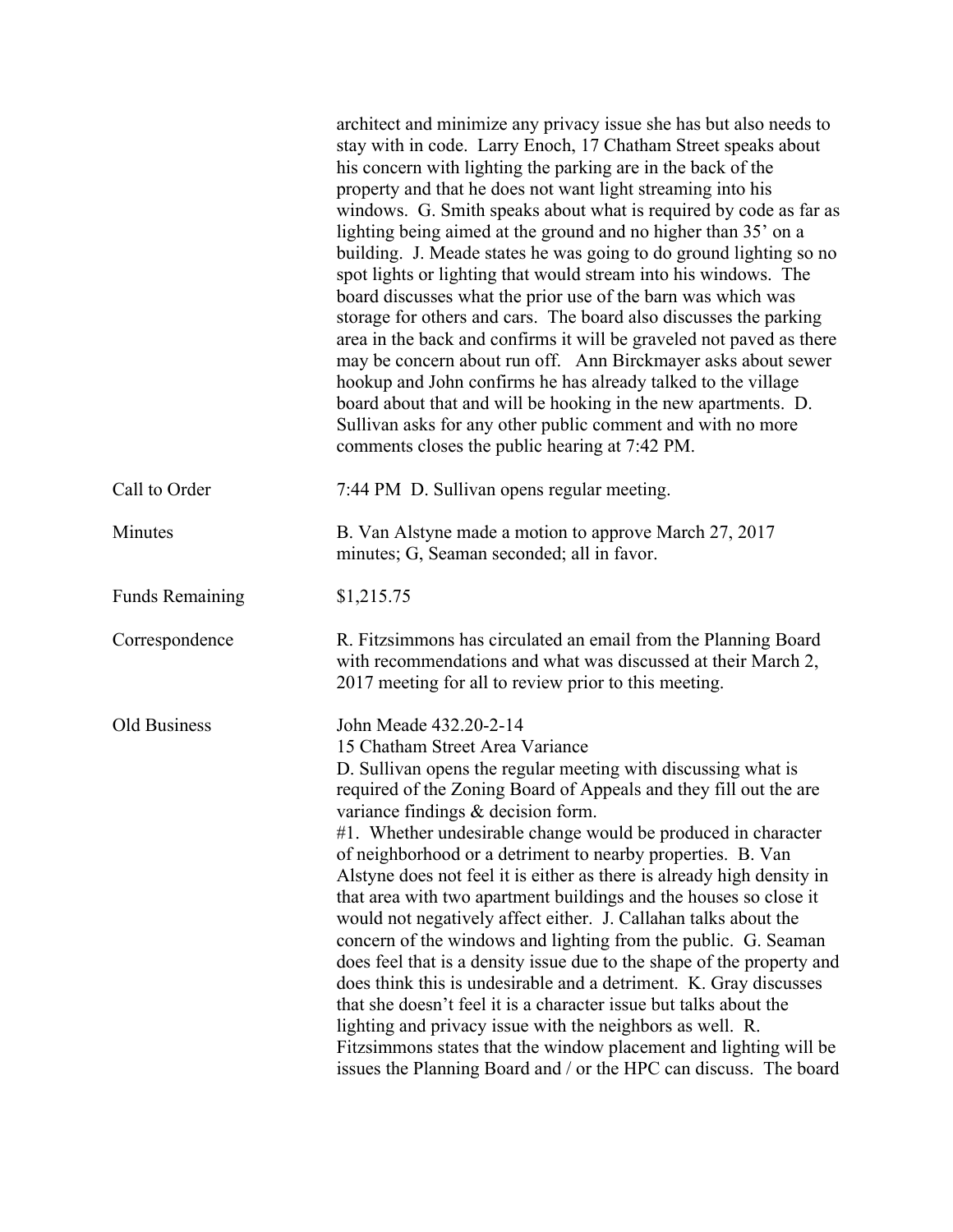agrees to move on to the next question and come back at the end to further discuss #1.

#2 Whether benefit sought by applicant can be achieved by a feasible alternative to the variance. All board members agree NO. #3 Whether the requested variance is substantial. All board members agree YES as this variance is for almost 30,000 sq ft as 60,000 sq ft is required for the project which is 50% and can be deemed substantial.

#4 Would the variance have an adverse impact on the physical or environmental conditions in the neighborhood. K. Gray goes over sewer, drainage, etc. and the board agrees that there is no issue and all state NO.

#5 Whether the alleged difficulty was self-created. All agree YES as the applicant wants to convert the barn to dwelling units so that is self-created.

The board then discusses #1 again. B. Van Alstyne reiterates that a 2 family unit in that part of the village is on no way a detriment or undesirable character as there is an 7 unit apartment building next door, and another close two family unit as well as a four family across the street and so on so density is already there. K. Gray talks about the neighbor's privacy concerns. The board discusses possible change to one unit and keeping the apartment on the lower level but that is not desired by the applicant. G. Seaman states that he believed that the density is too great in this area and indeed is undesirable and a detriment to neighbors and is against this application. Jerry and Dave discuss that they visited the property for a better understanding of the project. After further discussion, D. Sullivan motions to approve the application for area variance, sending the concerns with privacy and lighting to the planning board, and if applicable, the HPC for review; B. Van Alstyne seconds, K. Gray and J. Callahan are in favor and G. Seaman is opposed. The application for an area variance is approved. R. Fitzsimmons states that the board issued a negative declaration for SEQRA and all board members agree.

G. Smith states that there will be another application coming from St. Paul's Church on subdividing the house at 4 Sylvester Street from the church, as soon as he has the applications he will forward to the board. D. Sullivan asked for a recommendation from the Planning Board again as they did with the above application.

Old Business NONE

Organizational Meeting D. Sullivan states that he has been appointed as Chair by the Village Board and G. Seaman has been appointed Vice Chair, all in favor.